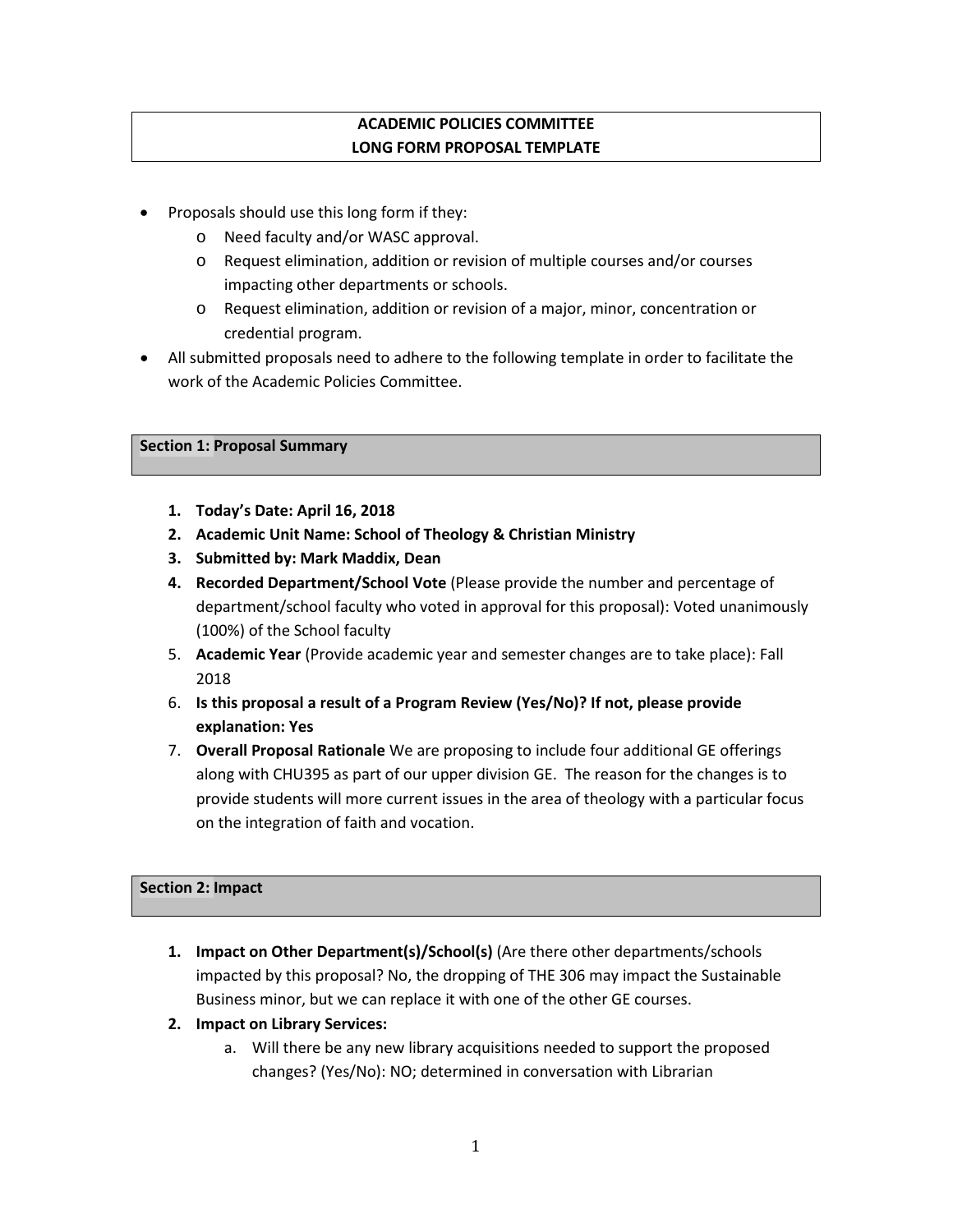- b. If yes, please contact the Director of Ryan Library and provide further information below.
	- i. Provide the date the director was contacted:
	- ii. Briefly describe the needed acquisitions:

#### **Section 3: What and Why**

**Proposals** (For each proposal or group of proposals, provide a description and rationale.):

#### **The School of Theology GE Curriculum will consist of the following changes:**

Upper Division theology will change from two offerings of 3 units (choose either THE 306 Life of Holiness & CHU 395 Christian Tradition) to choosing one of the following options:

- **CHU 395 Christian Tradition (3)**-A historical survey of the ideas, practices, and institutions of Christianity from the end of the New Testament period to the present, with attention to the Wesleyan-Arminian tradition. BIB100 prerequisite
- **CHU 340 Women in the Christian Tradition (3):** A historical survey addressing the ideas, practices, and institutions of Christianity emphasizing the contribution and challenges of women as disciples, preachers, martyrs, writers and community leaders from the end of the New Testament period to the present with attention to the Wesleyan and American Holiness traditions. BIB100 prerequisite
- **THE 305 Christian Faith and the Sciences (3):** This course explores the doctrine of creation and other Christian beliefs in careful and respectful dialogue with the natural sciences, especially cosmology, psychology, and biological evolution. BIB100 prerequisite
- **THE 360 Christian Life as Vocation (3):** A study of the theology and practice of vocation as they have developed in the biblical and Christian traditions. Students will be led to reflect on career and professional life in a Christian way. The course will also study Christian ethical ways of living in the world. BIB100 prerequisite
- **THE 370 Global Christianity (3):** This survey course covers Christianity's two-thousand-year history looking at its origins and history in the Middle East, Africa, Asia. The great expansion of Christianity into Europe and the West will be highlighted while the primary focus will be on more Christian movements and theology from the Global South. BIB100 prerequisite

#### **Section 4: \*\*\*FOR NEW PROGRAMS ONLY\*\*\***

**A. Course Learning Outcomes** – Please provide the course learning outcomes.

#### **THE 305 Christian Faith and the Sciences (3)**

• Demonstrate the intellectual integrity, rich diversity, and coherence of the Christian tradition in its dialog with the natural sciences.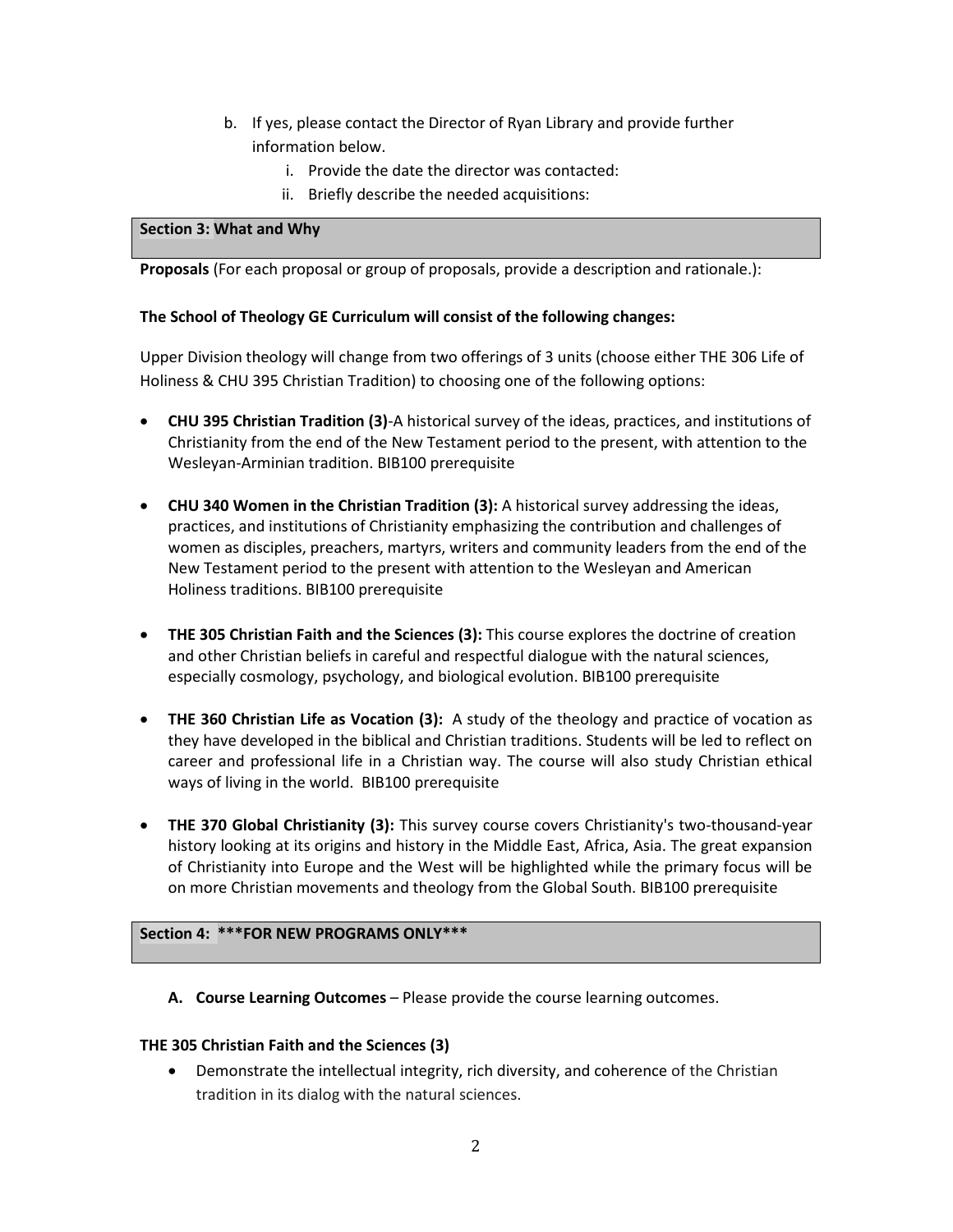- Explain the characteristic features of Wesleyan theology and the ways in which it embodies the central affirmations of the Christian tradition.
- Demonstration an understanding of Christian Scripture, Tradition, and Ethics, including engagement in acts of devotion and works of mercy.

## **CHU 395 Christian Tradition (3)**

- Explain the intellectual integrity, rich diversity, and coherence of the Christian tradition in its historical development.
- Explain the characteristic features of Wesleyan theology and the ways in which it embodies the central affirmations of the Christian tradition.
- Demonstration an understanding of Christian Scripture, Tradition, and Ethics, including engagement in acts of devotion and works of mercy.

## **THE 360 Christian Life as Vocation (3)**

- Explain the intellectual integrity, rich diversity, and coherence of the Christian tradition, particularly with respect to the theology and practice of vocation.
- Explain the characteristic features of Wesleyan theology and the ways in which it embodies the central affirmations of the Christian tradition.
- Demonstration an understanding of Christian Scripture, Tradition, and Ethics, including engagement in acts of devotion and works of mercy.

## **THE 370 Global Christianity (3)**

- Explain the intellectual integrity, rich diversity, and coherence of the Christian tradition, particularly with respect to the larger story of global Christianity.
- Explain the characteristic features of Wesleyan theology and the ways in which it embodies global Christianity within cultural and historical understandings.
- Demonstration an understanding of Christian Scripture, Tradition, and Ethics, including engagement in acts of devotion and works of mercy.

## **CHU 340 Women in the Christian Tradition (3)**

- Explain the intellectual integrity, rich diversity, and coherence of the Christian tradition, particularly with respect to the various roles women have played in the Christian tradition.
- Explain the characteristic features of Wesleyan theology and the ways in which it embodies a theological view of the role of men and women in the family, church and society.
- Demonstration an understanding of Christian Scripture, Tradition, and Ethics, including engagement in acts of devotion and works of mercy.
- **B. Assessment Plan** Please provide an assessment plan.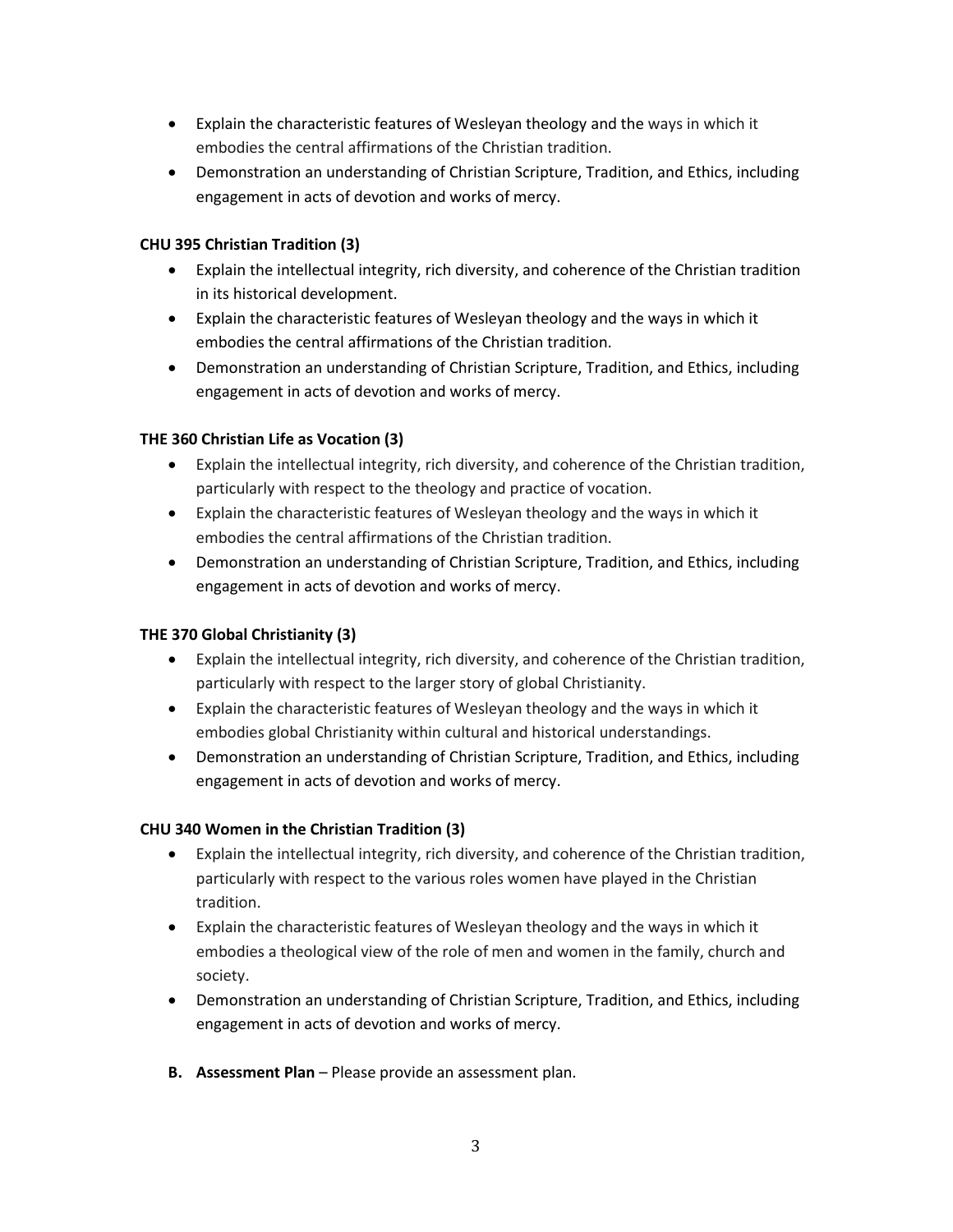The GE Assessment plan includes the implementation of the Duke DURAL survey to assess the religiosity of students in each of these courses. This is the survey we currently use to assess GLO 3: Students will demonstration an understanding of Christian Scripture, Tradition, and Ethics, including engagement in acts of devotion and works of mercy.

#### **Section 5: Catalog Edits**

- **Step 1:**
	- o In the Catalog Review folder (H:\Catalog Review) provided by the VPAA Office use *track changes* to revise, add or eliminate the current and/or proposed catalog text. This applies to majors, minors, concentrations or certificates. This proposed text will accompany the proposal.
- **Step 2:**
	- o Arrange a meeting with the APC chair to review the completed portion of the proposal and to receive assistance from the Records liaison in submission of current and/or draft proposed catalog copy called for.

#### **Section 6: Summary Checklist**

**Review course and staffing impact with your academic unit's direct report (College Dean or Provost).**

**Total course additions: 4 Total course deletions: 1 Total unit additions: 0 Total unit deletions: 0**

**Staff impact (increase or decrease): None**

**I have reviewed this proposal and the items above and believe the proposal meets all university requirements and is ready for APC review.**

#### **Department or School Direct Report:**

|                                               | Date |
|-----------------------------------------------|------|
|                                               |      |
| <b>College Dean or Provost as applicable:</b> |      |
|                                               | Date |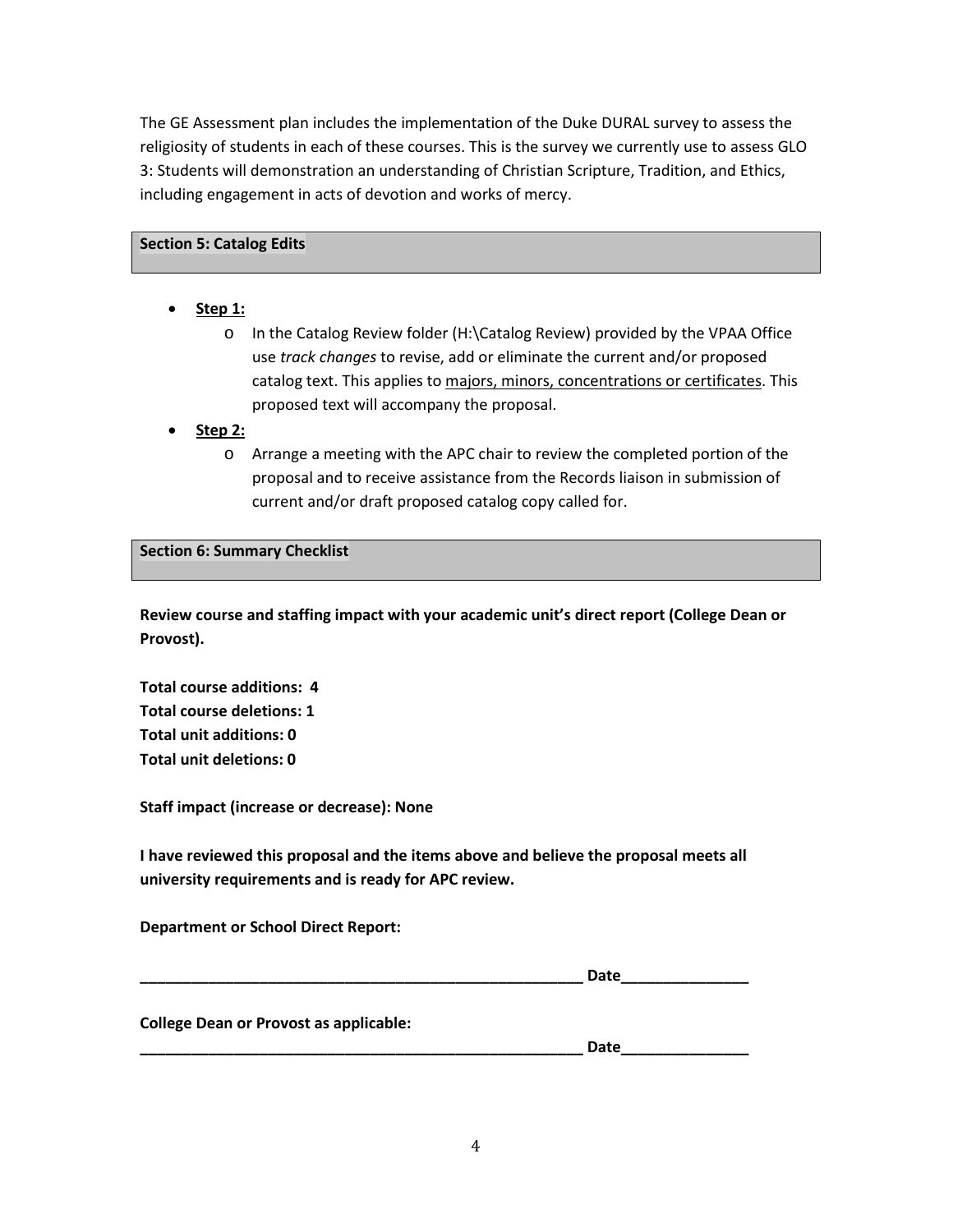# **ACADEMIC POLICIES COMMITTEE LONG FORM PROPOSAL TEMPLATE**

- Proposals should use this long form if they:
	- o Need faculty and/or WASC approval.
	- o Request elimination, addition or revision of multiple courses and/or courses impacting other departments or schools.
	- o Request elimination, addition or revision of a major, minor, concentration or credential program.
- All submitted proposals need to adhere to the following template in order to facilitate the work of the Academic Policies Committee.

## **Section 1: Proposal Summary**

- **1. Today's Date: October 16, 2017**
- **2. Academic Unit Name: School of Theology & Christian Ministry**
- **3. Submitted by: Mark Maddix, Dean**
- **4. Recorded Department/School Vote** (Please provide the number and percentage of department/school faculty who voted in approval for this proposal): Voted unanimously by the school faculty (100 percent).
- 5. **Academic Year** (Provide academic year and semester changes are to take place): Fall 2018
- 6. **Is this proposal a result of a Program Review (Yes/No)? If not, please provide explanation: Yes**
- 7. **Overall Proposal Rationale** (Briefly describe the nature of the proposed changes or the proposed new academic offering): The certificate programs were developed in collaboration with the Office of Spiritual Development and the School of Theology and Christian Ministries to provide students with a certification in a particular area of ministry (intercultural, spiritual formation, and leadership). The certificates include taking specific academic courses (9 units) and approved supervised experiences through the Office of Spiritual Development (20 hours).

## **Section 2: Impact**

- **1. Impact on Other Department(s)/School(s)** (Are there other departments/schools impacted by this proposal? If so, how did the other department[s]/school[s] vote on this proposal?): Yes. I contacted each department chairs/deans and asked for recommendations regarding courses to be included in the certificate program.
- **2. Impact on Library Services:**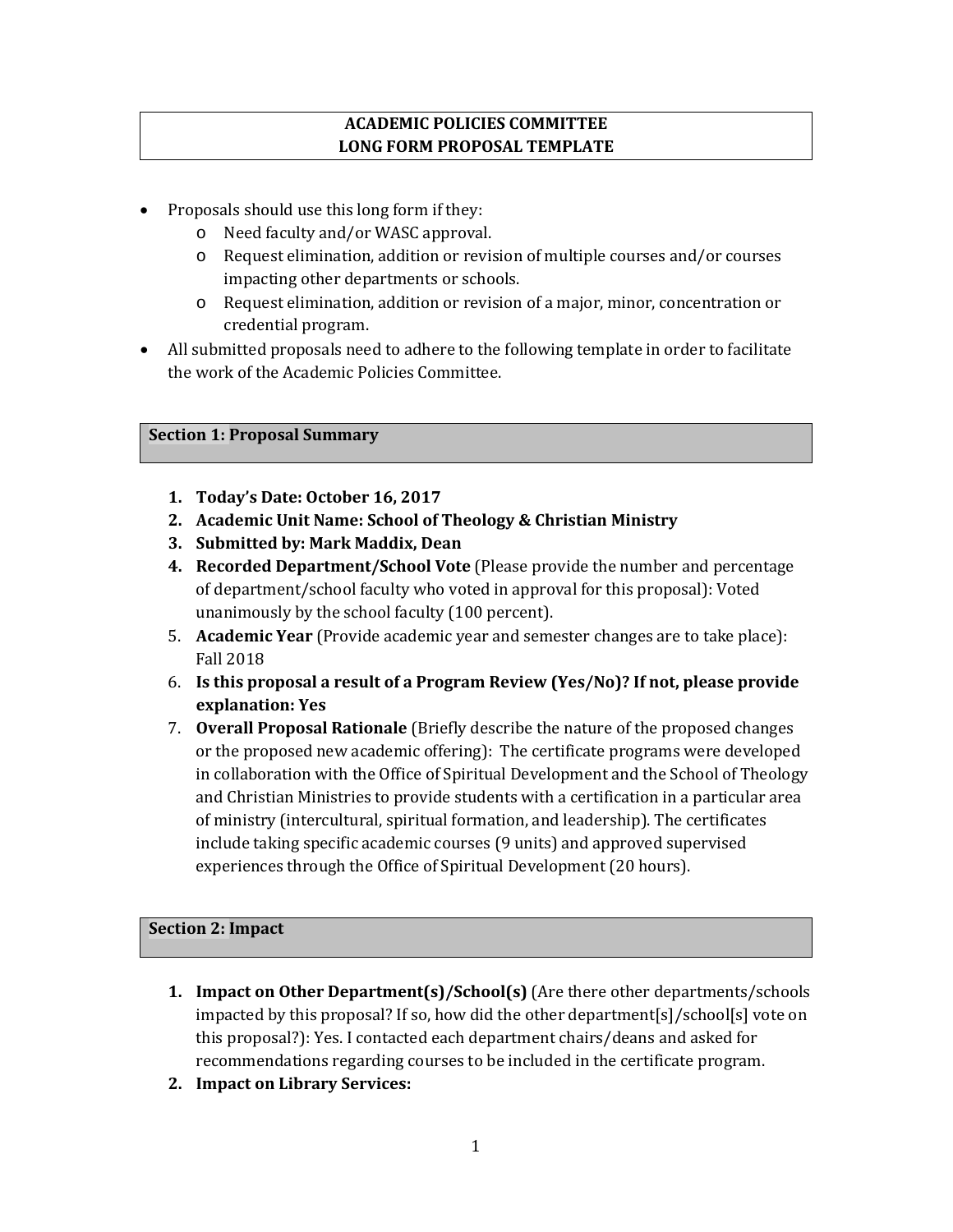- a. Will there be any new library acquisitions needed to support the proposed changes? (Yes/No): No
- b. If yes, please contact the Director of Ryan Library and provide further information below.
	- i. Provide the date the director was contacted:
	- ii. Briefly describe the needed acquisitions:

### **Section 3: What and Why**

**Proposals** (For each proposal or group of proposals, provide a description and rationale.):

### **Intercultural Ministries Certificate**

Purpose: The intercultural ministries certificate is designed to help students develop a theoretical and practical understanding of ministry in diverse cultural contexts.

Objectives:

- To develop a theological framework of intercultural ministry.
- To understand diverse cultures, religions, and people groups.

Students are to complete nine academic units from the courses requirements listed below, and engage in 20 hours of approved intercultural ministries experiences offered by the office of spiritual development.

## **Leadership Certificate**

Purpose: The leadership certificate is designed for students to gain knowledge and experience in leading and serving in a variety of ministry contexts.

Objectives:

- To develop a theological framework of Christian leadership.
- To understand leadership theories and approaches and their relationship to complex organizations.

•

Students are to complete nine academic units from the courses requirements listed below, and engage in 20 hours of approved leadership sponsored experiences offered by the office of spiritual development.

## **Spiritual Formation Certificate**

**Purpose:** The spiritual formation certificate is designed to help students engage in spiritual formational practices that help them grow in love of God, neighbor, and self.

Objectives:

- To develop a theological framework for spiritual formation.
- To understand inward, outward, and corporate spiritual formational practices.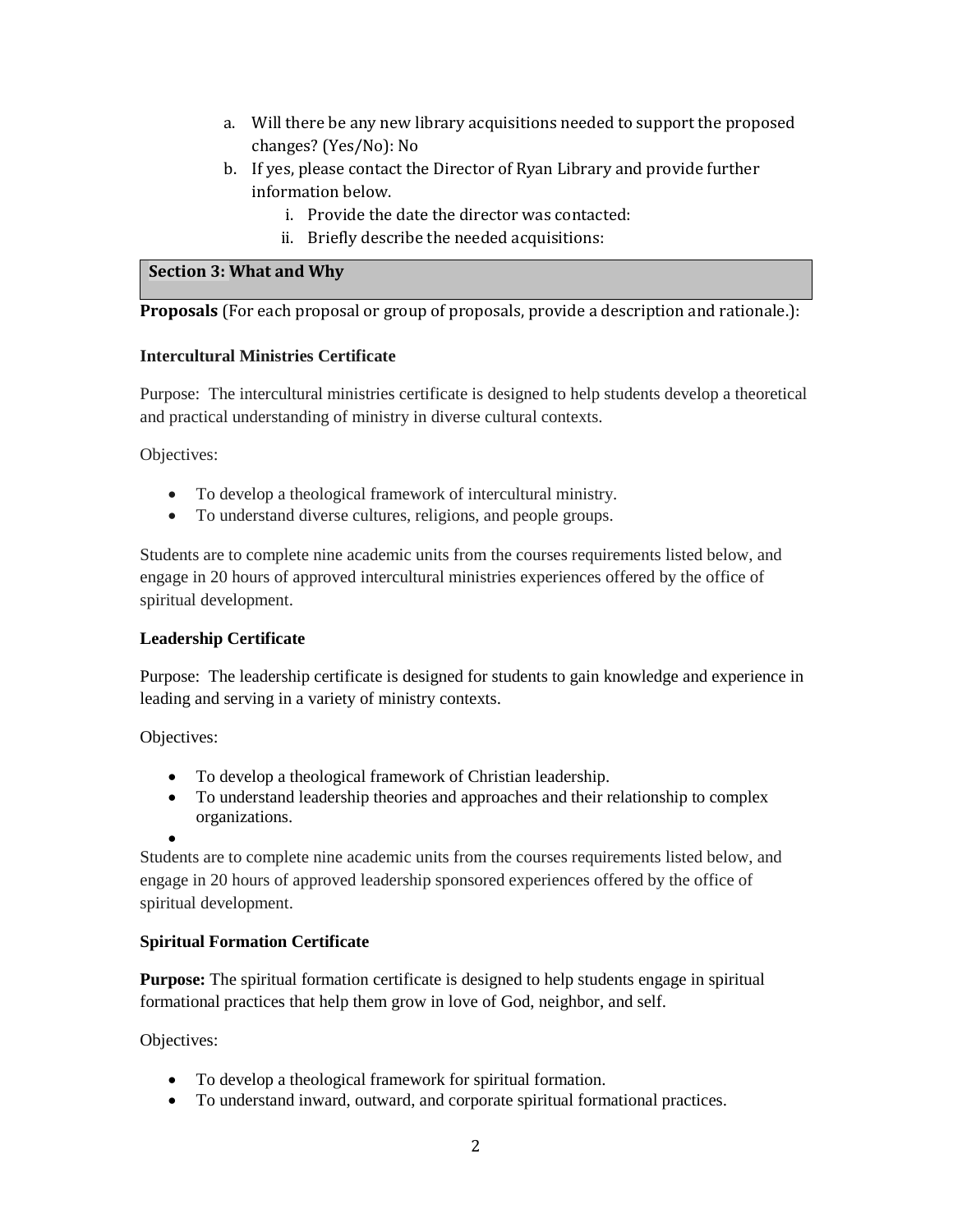• To gain an appreciation for setting boundaries and self-care.

Students are to complete nine academic units from the courses requirements listed below, and engage in 20 hours of approved leadership sponsored experiences offered by the office of spiritual development.

## **Section 4: \*\*\*FOR NEW PROGRAMS ONLY\*\*\***

**A. Course Learning Outcomes** – Please provide the course learning outcomes.

| <b>Intercultural</b>    | Students will apply cross-cultural | Spring 2019 (alternate |
|-------------------------|------------------------------------|------------------------|
| <b>Studies PLO's</b>    | awareness to the practice of       | years)                 |
|                         | ministry.                          |                        |
| <b>CMI 155</b>          | ш                                  |                        |
| <b>6 Units Elective</b> |                                    |                        |
| <b>Spiritual</b>        | Students will apply spiritual      | Fall 2018 (alternate   |
| <b>Formation</b>        | formational practices for faith    | years)                 |
| PLO's                   | formation.                         |                        |
| <b>CMI 155</b>          |                                    |                        |
| <b>CMI 325</b>          | D                                  |                        |
| Leadership              | Students will apply core Christian | Spring 2019 (alternate |
| PLO's                   | leadership practices for ministry  | years)                 |
| <b>MGT 212</b>          |                                    |                        |
| <b>CMI 410</b>          | D                                  |                        |

**B. Assessment Plan** – Please provide an assessment plan.

## **Section 5: Catalog Edits**

- **Step 1:**
	- o In the Catalog Review folder (H:\Catalog Review) provided by the VPAA Office use *track changes* to revise, add or eliminate the current and/or proposed catalog text. This applies to majors, minors, concentrations or certificates. This proposed text will accompany the proposal.
- **Step 2:**
	- o Arrange a meeting with the APC chair to review the completed portion of the proposal and to receive assistance from the Records liaison in submission of current and/or draft proposed catalog copy called for.

### **Section 6: Summary Checklist**